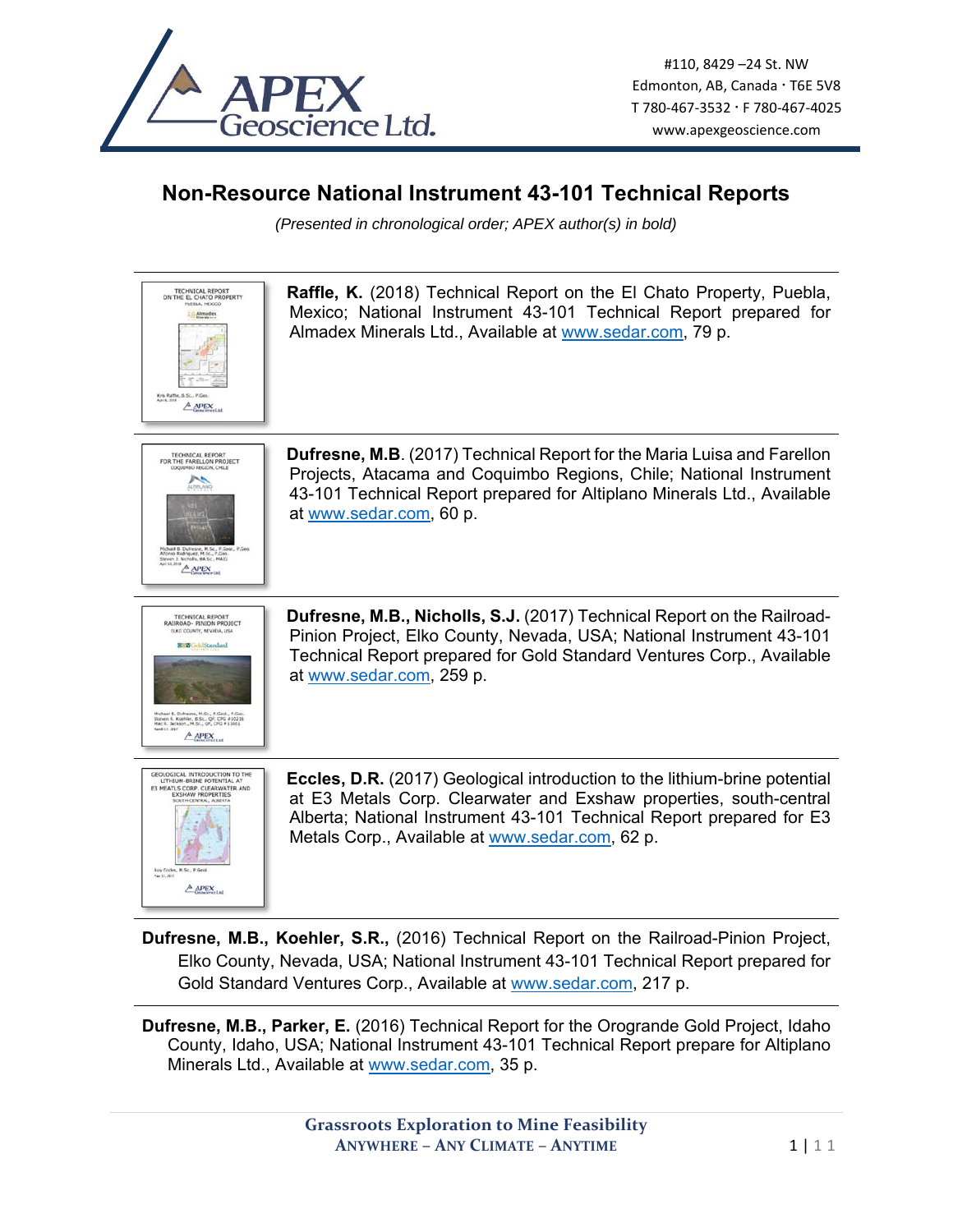

- **Eccles, D.R.** (2016) Technical Report, Geological Introduction to MGX Minerals Inc.'s Lithium Oilfield Brine Project in Alberta, Canada; National Instrument 43-101 Technical Report prepared for MGX Minerals Inc., Available at www.sedar.com, 73 p.
- **Eccles, D.R.** (2016) Geological Introduction to the Sturgeon Lake Oilfield Lithium Brine Leduc Property, West-Central Alberta; National Instrument 43-101 Technical Report prepared for Canadian International Minerals Inc., Available at www.sedar.com, 61 p.
- **Eccles, D.R., Dufresne, M.B.** (2016) Geological introduction to the lithium-brine potential at MGX Minerals Inc.'s Sturgeon Lake sub-property, west-central Alberta; National Instrument 43-101 Technical Report prepared for MGX Minerals Inc., Available at www.sedar.com, 62 p.
- **Turner, A.J.** (2016) Technical Report on the Ana Sofia Property, Santiago Del Estero, Argentina; National Instrument 43-101 prepared for Centurion Minerals Ltd., Available at www.sedar.com, 59 p.
- **Raffle, K.J.** (2015) Technical Report on the El Cobre Property, Veracruz, Mexico. National Instrument 43-101 Technical Report prepared for Almaden Minerals Ltd. and Almadex Minerals Limited, Available at www.sedar.com, 83 p.
- **Turner, A.J.**, **Dufresne, M.B.,** Koehler, S.T. (2015) Technical report on the Railroad and Pinion Projects, Elko County, Nevada, USA; National Instrument 43-101 Technical Report prepared for Gold Standard Ventures Corp., Available at www.sedar.com, 202 p.
- Annesley, I.R., **Eccles, D.R.** (2014) Technical Report on the Rea Uranium Property, northeastern Alberta, Canada; National Instrument 43-101 Technical Report prepared for Brazil Resources Inc., Available at www.sedar.com, 84 p.
- **Eccles, D.R., Hanki, M., Roik, M.** (2014) Geological orientation report for the Athabasca Border Property, northeastern Alberta, Canada; prepared for Vulcan Minerals Inc., 52 p.
- **Raffle, K.J.,** Giroux, G.H. (2014) Technical Report on the Tuligtic Project, Puebla State, Mexico. National Instrument 43-101 Technical Report prepared for Almaden Minerals Ltd., Available at www.sedar.com, 144 p.
- **Dufresne, M.B., Banas, A.** (2013) Technical Report for the Greenwood Gold Project, South-Central British Columbia, Canada; National Instrument 43-101 Technical Report prepared for Grizzly Discoveries. Available at www.sedar.com, 311 p.
- **Raffle, K.J.**, Giroux, G.H., Bamber, A. (2013) Technical Report on the Tuligtic Project, Puebla State, Mexico. National Instrument 43-101 Technical Report prepared for Almaden Minerals Ltd., Available at www.sedar.com, 271 p.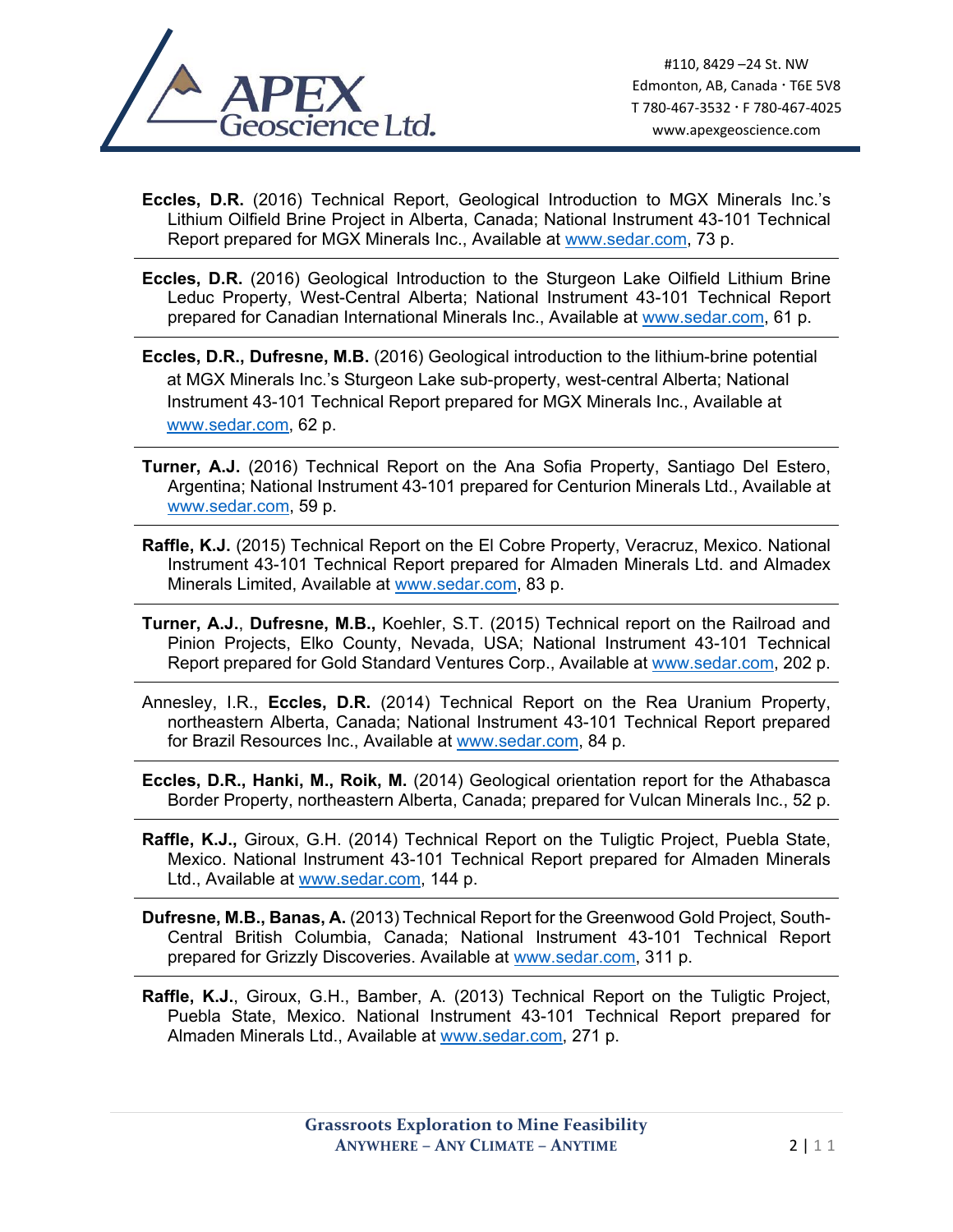

**Dufresne, M.B.** (2012) National Instrument 43-101 Report for Headwater Mineral Exploration and Development Ltd. on the Swan Hills Property. National Instrument 43- 101 Technical Report prepared for Headwater Mineral Exploration and Development Ltd.

- **Dufresne, M.B.** (2012) Technical Report on the Yathkyed Uranium Project, Kivalliq Region, Nunavut. National Instrument 43-101 Technical Report prepared for Kaminak Gold Corporation and Kivalliq Energy Corp. Available at www.sedar.com, 187 p.
- **Dufresne, M.B., McMillan, K.** (2012) Technical Report on the Potash Potential of Grizzly Discoveries Inc.'s Alberta Potash Project. National Instrument 43-101 Technical Report prepared for Grizzly Discoveries Inc. Available at www.sedar.com, 202 p.
- **Dufresne, M.B., Turner, A.J.** (2012) Technical Report for the Fraser Bay Iron Property, Melville Peninsula, Nunavut, Canada. National Instrument 43-101 Technical Report prepared for West Melville Metals Inc. Available at www.sedar.com, 32 p.
- **Eccles, D.R.** (2012) Amended and Restated National Instrument 43-101 Technical Report, airborne geophysical survey for the La Pause Property, La Pause Township (NTS map sheet 32D/07), western Québec. National Instrument 43-101 and Prospectus report prepared for Giant Exploration Inc. Available at www.sedar.com, 37 p. (plus appendices).
- **Eccles, D.R., Schoeman, P., Dufresne, M.B.** (2012) Internal Technical Report, Metallogenic evaluation of the Rainbow-Zama Lakes Property, northwestern Alberta. National Instrument 43-101 Technical Report prepared for Black Creek Mineral Corporation, Internal Report, 106 p.
- **Eccles R.D., Dufresne M.D.** (2012) Technical Report Super Nova Minerals Corp. Marbridge Property, Western Quebec. National Instrument 43-101 Technical Report prepared for Super Nova Minerals Corp., 59 p.
- George, P.T., Jones, I.W.O., McCarthy, R., **Dufresne, M.B.** (2012) Technical Report Cariboo Gold Project Barkerville Gold Mines Ltd. Cariboo Mining District, British Columbia; National Instrument 43-101 Technical Report prepared for Barkerville Gold Mines Ltd., Available at www.sedar.com, 189 p.
- Robinson, J., **Atkinson, B.** (2012) Technical Report on the Exploration History and Current Status of the Storm Project, Somerset Island Nunavut. National Instrument 43-101 Technical Report prepared for Aston Bay Ventures Ltd., Available at www.sedar.com, 205 p.
- **Turner, A.J.** (2012) Technical Report for the Eric Lake Property, Southern Nunavut, Canada. National Instrument 43-101 Technical Report prepared for Hunter Exploration Group, 50 p.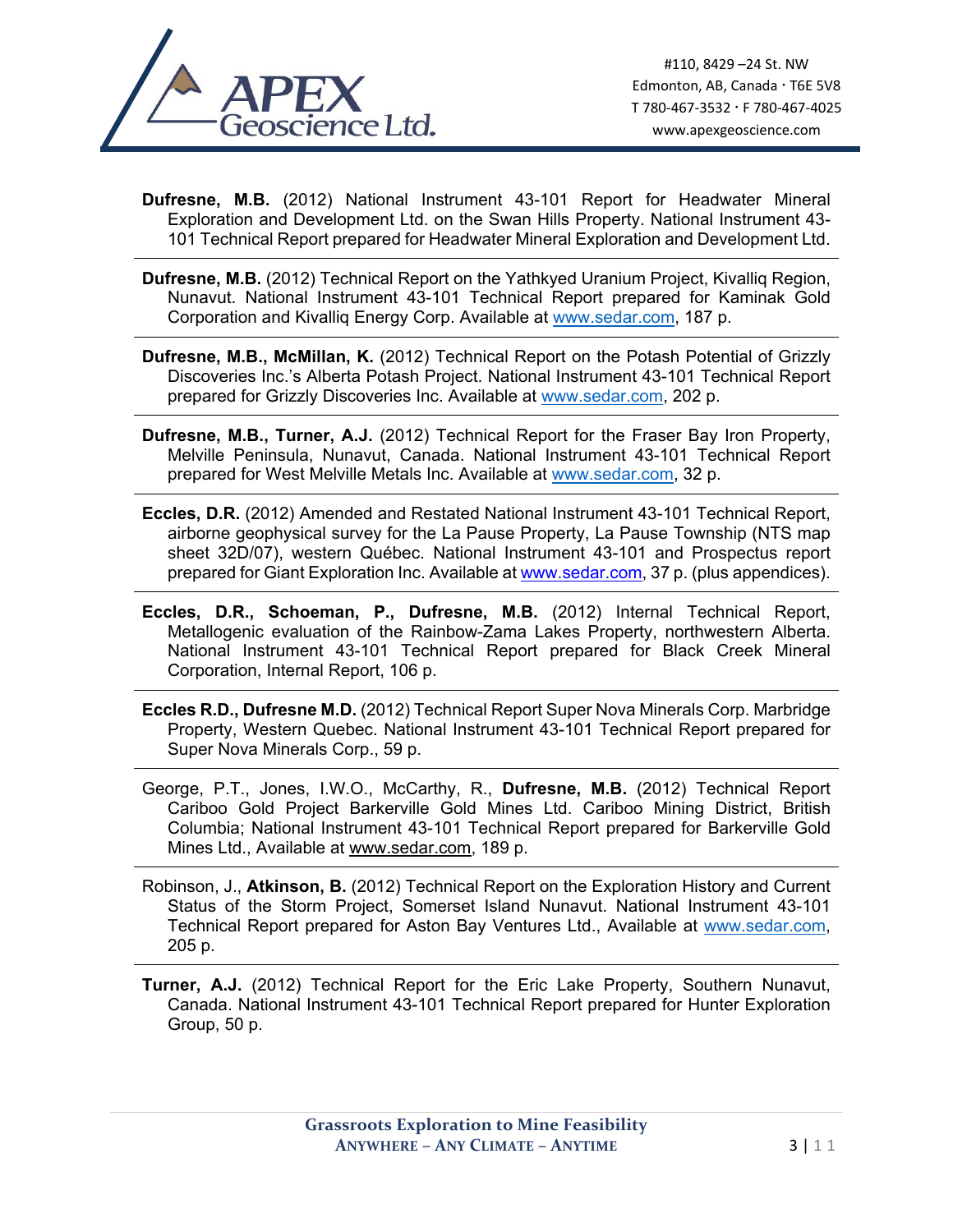

**Turner, A.J.** (2012) Technical Report for the Noomut Property Southern Nunavut, Canada. National Instrument 43-101 Technical Report prepared for Twyford Ventures Inc. Available at www.sedar.com, 42 p.

- **Turner, A.J., Dufresne, M.B., Banas, A.** (2012) Technical Report on the Itchen Lake Property, Nunavut, Northwest Territories, Canada. National Instrument 43-101 Technical Report prepared for HTX Minerals Corp. Available at www.sedar.com, 92 p.
- **Turner, A.J.** (2012) Technical Report on the Sunnyside Project, Arizona, USA. National Instrument 43-101 Technical Report prepared for R Resources Inc. Available at www.sedar.com, 75 p.
- **Besserer, D.J.** (2011) NI 43-101 Report for the Andi-Orotierra Property, Azuay, Morona Santiago and Zamora Chinchipe Provinces, Ecuador, South America. National Instrument 43-101 Technical Report prepared for Monterra S.A.
- **Besserer, D.J.** (2011) Technical Report for the Mornington Property, WA, Australia. National Instrument 43-101 Technical Report prepared for JBZ Capital Inc.
- **Besserer, D.J.**, Lomas, S., Shahkar, A. (2011) Technical Report for Sabodala Property, Senegal, West Africa. National Instrument 43-101 Technical Report prepared for Oromin Joint Venture Group., 215 p.
- **Dufresne, M.B.** (2011) Technical Report for the Freuchen Bay Property, Melville Peninsula, Nunavut, Canada. National Instrument 43-101 Technical Report prepared for Faraway Public Limited Company.
- **Dufresne, M.B.**, Sim, R. (2011) Technical Report on the Angilak Project, Kivalliq Region, Nunavut. National Instrument 43-101 Technical Report prepared for Kivalliq Energy Corp. Available at www.sedar.com, 122 p.
- **Banas, A.** (2010) Technical Report An update for the Churchill Diamond Property, Nunavut, Canada. National Instrument 43-101 Technical Report prepared for Shear Minerals Ltd., 75 p.
- **Besserer, D.J.** (2010) Technical Report for the Bogunay Property, Krasnoyarsk Territory, Russia. National Instrument 43-101 Technical Report prepared for Kola Mining Corporation, 67 p.
- **Besserer, D.J.** (2010) Technical Report for the Deputatsky Property, Republic of Sakha (Yakutia), Russian Federation. National Instrument 43-101 Technical Report prepared for Kola Mining Corp., 104 p.
- **Besserer, D.J.** (2010) Technical Report for the Hemlo North Property, Thunder Bay Mining Division, Ontario, Canada. National Instrument 43-101 Technical Report prepared for Kaminak Gold Corporation, 42 p.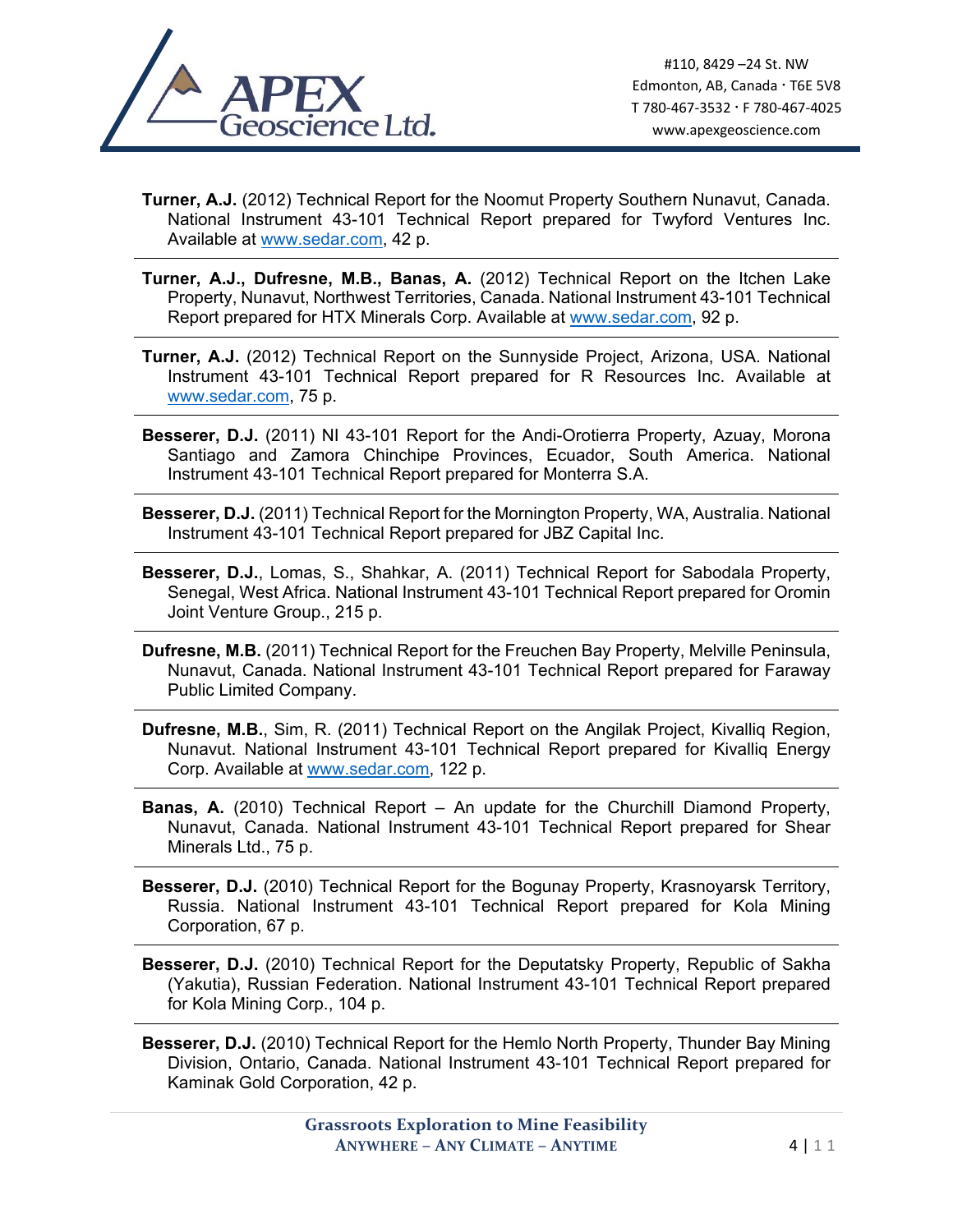

**Dufresne, M.B.** (2010) Technical Report for the Fraser Bay 1-3 Property, Melville Peninsula, Nunavut, Canada. National Instrument 43-101 Technical Report prepared for Roche Bay PLC, 37 p.

**Turner, A.J.** (2010) Technical report on 2009 Exploration at the Jumping Josephine Property, South Eastern British Columbia, Canada. National Instrument 43-101 Technical Report prepared for Astral Mining Corp. Available at www.sedar.com, 70 p.

**Besserer, D.J.** (2009) Technical Report for the Black Fox Property, Terrace Bay, Ontario. National Instrument 43-101 Technical Report prepared for Lund Gold, 38 p.

- **Besserer, D.J.** (2009) Technical Report for the Mohave Copper-Molybdenum-Silver Porphyry, Mohave County, Arizona, USA. National Instrument 43-101 Technical Report prepared for Bluestone Resources Inc., 65 p.
- **Besserer, D.J.**, Lomas, S., Shahkar, A. (2009) Technical Report for Sabodala Property, Senegal, West Africa. National Instrument 43-101 Technical Report prepared for Oromin Explorations Ltd. Available at www.sedar.com, 119 p.
- **Besserer, D.J.** (2009) Technical Report for the Ellesmere Island Coal Project, Nunavut, Canada. National Instrument 43-101 Technical Report prepared for West Star Resources Corp. Available at www.sedar.com, 39 p.
- **Raffle, K., Dufresne, M.B.** (2009) Technical Report on the Precious Metal Potential of the Chu Chua Property, British Columbia, Canada. National Instrument 43-101 Technical Report prepared for Anglo Columbia Mines Inc.
- **Turner, A.J.** (2009) Technical Report on 2008 Exploration at the Jumping Josephine Property, South Eastern British Columbia, Canada. National Instrument 43-101 Technical Report prepared for Astral Mining Corp. Available at www.sedar.com, 69 p.
- **Besserer, D.J.** (2008) Technical Report for Anit Property Rio Negro, Argentina. National Instrument 43-101 Technical Report prepared for Blue Sky Uranium Corp. Available at www.sedar.com, 25 p.

**Besserer, D.J.** (2008) Technical Report, the BrasAm Diamond Property, Goias, Brazil. National Instrument 43-101 Technical Report prepared for BrasAm Extracao Mineral Ltd.

**Besserer, D.J.** (2008) Technical Report for the Nambija Property, Ecuador, South America. National Instrument 43-101 Technical Report prepared for Canuc Resources Corp. Available at www.sedar.com, 49 p.

**Besserer, D.J.** (2008) Technical Report for the Guazapares Property, Chihuahua State, Mexico. National Instrument 43-101 Technical Report prepared for Mexoro Minerals Ltd. Available at www.sedar.com, 30 p.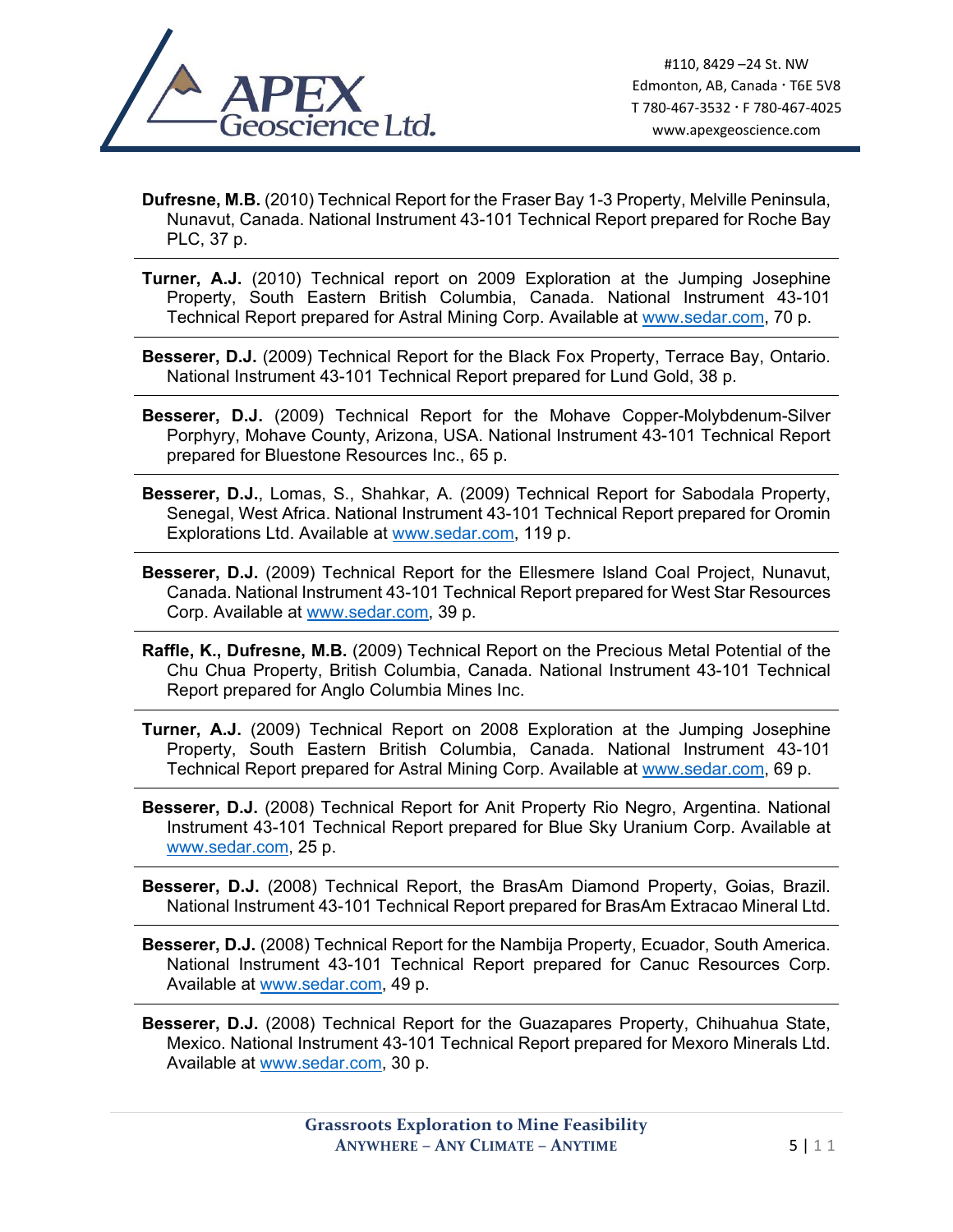

**Besserer, D.J.** (2008) Technical Report for the Cieneguita Property, Chihuahua State, Mexico. . National Instrument 43-101 Technical Report prepared for Mexoro Minerals Ltd. Available at www.sedar.com, 47 p.

- **Besserer, D.J.** (2008) Technical Report for the Encino Gordo Property, Chihuahua State, Mexico. National Instrument 43-101 Technical Report prepared for Mexoro Minerals Ltd. Available at www.sedar.com, 29 p.
- **Besserer, D.J.** (2008) Technical Report for the BrasAm Diamond Property, Goias, Brazil. National Instrument 43-101 Technical Report prepared for Park Place Energy Corp. Available at www.sedar.com, 25 p.
- **Besserer, D.J.** (2008) Technical Report for Nicky Property Rio Negro, Argentina. National Instrument 43-101 Technical Report prepared for Blue Sky Uranium Corp. Available at www.sedar.com, 53 p.
- **Besserer, D.J.** (2008) Technical Report for Santa Barbara Property Rio Negro, Argentina. National Instrument 43-101 Technical Report prepared for Blue Sky Uranium Corp. Available at www.sedar.com, 29 p.
- **Besserer, D.J.** (2008) Technical Report on the Precious and Base Metal Potential of the Siwash Creek Property, Similkameen Mining Division, NTS 092H, British Columbia, Canada. National Instrument 43-101 Technical Report prepared for Ravencrest Resources Inc., 63 p.
- **Besserer, D.J.** (2008) Technical Report, the Beregovo and Kvasovo Property, The Berehovo Mining District, Zakarpattia Oblast, Ukraine. National Instrument 43-101 Technical Report prepared for CP Capital Group Ltd., 28 p.
- **Dufresne, M.B.** (2008) Technical Report on the Angilak Project, Kivalliq Region, Nunavut. National Instrument 43-101 Technical Report prepared for Kivalliq Energy Corp. Available on www.sedar.com, 90 p.
- **Dufresne, M.B. (2008)** Technical Report on the Diamond Potential of the Kimberley Exploration Properties, Western Australia. National Instrument 43-101 Technical Report prepared for Longview Capital Partners Inc. and Western Australian Diamonds. Available at www.sedar.com, 90 p.
- **Dufresne, M.B. (2008)** Technical Report on the Diamond/Kimberlite and Uranium Potential of the Coral Rapids Property, Porcupine Mining Division, Ontario, Canada, Zone 17. National Instrument 43-101 Technical Report prepared for Baltic Resources Inc. Available at www.sedar.com, 49 p.

**Dufresne, M.B. (2008)** Technical Report on the Gold and Base Metal Potential of the Royal Attwood Property, Southern British Columbia. National Instrument 43-101 Technical Report prepared for Great Michael Resources Ltd. Available at www.sedar.com, 42 p.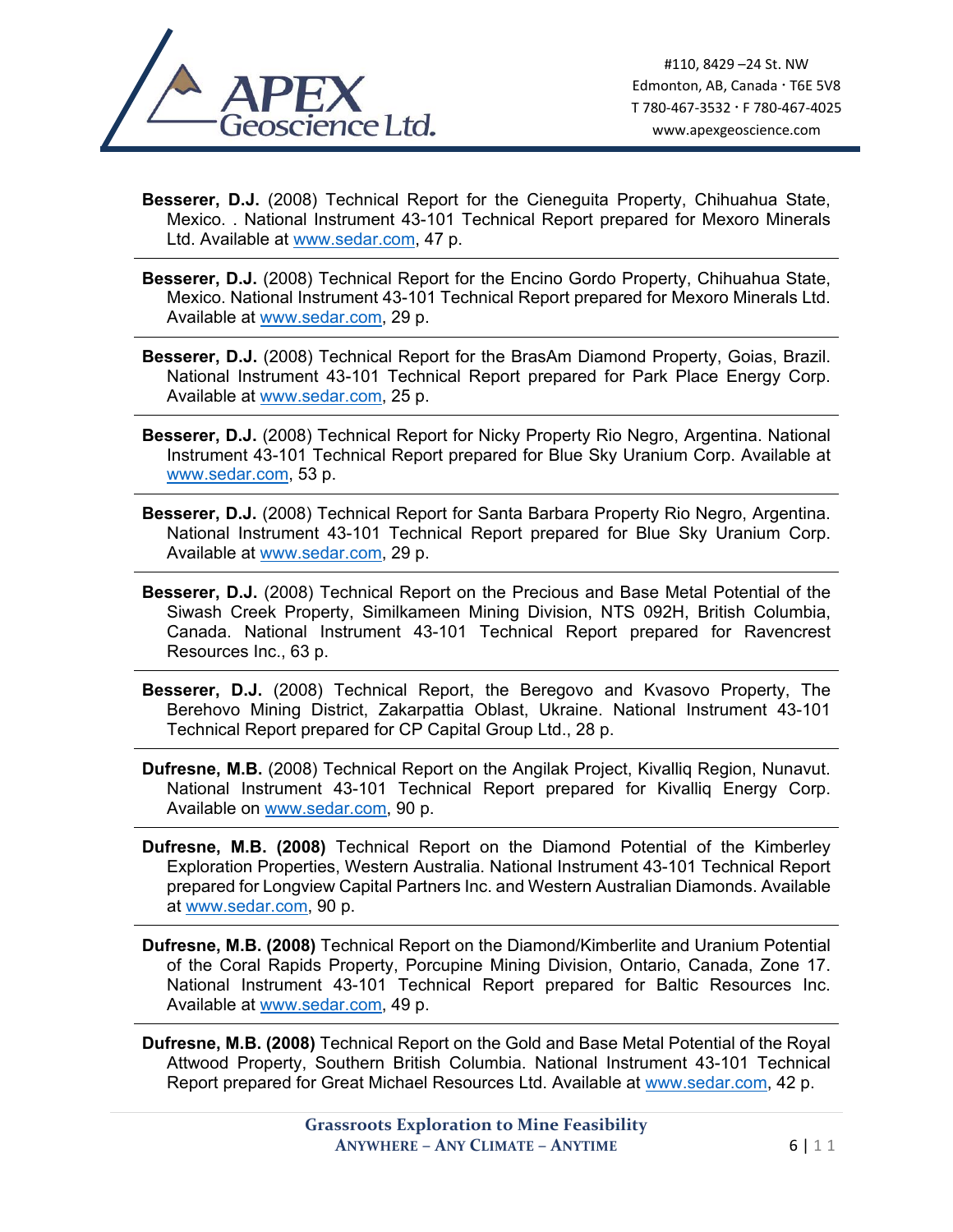

**Dufresne, M.B.** (2008) Technical Report on the Yathkyed Uranium Project, Kivalliq Region, Nunavut. National Instrument 43-101 Technical Report prepared for Kaminak Gold Corporation and Kivalliq Energy Corp., 97 p.

- **Raffle, K.** (2008) Technical Report on the Metal Potential of the Chu Chua Property, British Columbia, Canada. National Instrument 43-101 Technical Report prepared for Anglo Columbia Mines Inc.
- **Turner, A.J.** (2008) Technical Report on 2007 Exploration at the Jumping Josephine Property, South Eastern British Columbia, Canada. National Instrument 43-101 Technical Report prepared for Astral Mining Corp. Available at www.sedar.com, 81 p.
- **Besserer, D.J., Atkinson, B.R.** (2007) Technical Report for the Coolgardie Gold Project, Coolgardie District, Western Australia, Volume 1 and 2. National Instrument 43-101 Technical Report prepared for Matador Exploration Inc. Available at www.sedar.com, 539 p.
- **Besserer, D.J**. (2007) Technical Report for the Churchill Diamond Property, Nunavut, Canada. National Instrument 43-101 Technical Report prepared for Shear Minerals Ltd. Available at www.sedar.com, 60 p.
- **Besserer, D.J.** (2007) Technical Report for the Arizona Strip Uranium Prospects Collapse Breccia Pipes-Northern Arizona Colorado Plateau, Coconino and Mohave Countries, Arizona, USA. National Instrument 43-101 Technical Report prepared for 0754545 B.C. Ltd. Available at www.sedar.com, 61 p.
- **Besserer, D.J.** (2007) Technical Report for the Cedar Creek Property, Likely, British Columbia. National Instrument 43-101 Technical Report prepared for Cedar Mountain Exploration Inc. Available at www.sedar.com, 205 p.
- **Besserer, D.J.** (2007) Technical Report (Amended and Restated) Arizona Strip Uranium Prospects Collapse Breccia Pipes. National Instrument 43-101 Technical Report prepared for Takara Resources Inc. and 0754545 B.C. Ltd. Available at www.sedar.com, 65 p.
- **Besserer, D.J.** (2007) Technical Report for the Terrace Property, Usk, British Columbia. National Instrument 43-101 Technical Report prepared for Argonaut Resources Inc., 36 p.
- **Besserer, D.J.** (2007) Technical Report for the Cornation Gulf Properties, Nunavut. National Instrument 43-101 Technical Report prepared for Vaaldiam Resources Ltd. Available at www.sedar.com, 36 p.

**Besserer, D.J.** (2007) Technical Report on the Precious and Base Metal Potential of the Siwash Creek Property, Similkameen Mining Division, NTS 092H, British Columbia,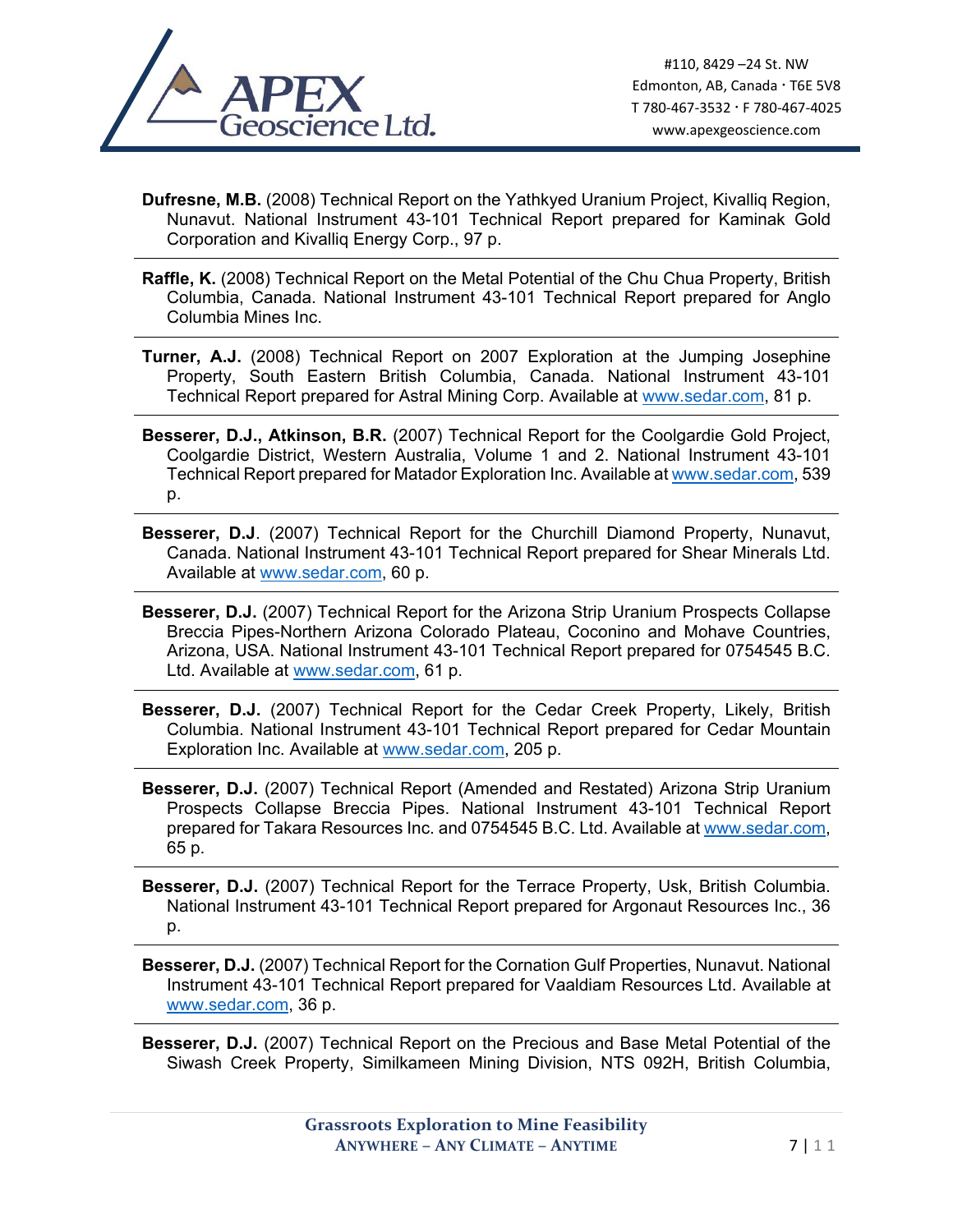

Canada. National Instrument 43-101 Technical Report prepared for Ravencrest Resources Inc., 62 p.

**Dufresne, M.B.**, Carey, H. (2007) Evaluation on the Diamond Potential of Grizzly Diamonds Ltd.'s Buffalo Head Hills Properties, Northern Alberta. National Instrument 43-101 Technical Report prepared for Grizzly Diamonds Ltd., 67 p.

- **Dufresne, M.B.** (2007) Summary of the Diamond and Gold Potential of the Swan Hills Property, North-Central Alberta. National Instrument 43-101 Technical Report prepared for Headwater Minerals Exploration and Development Inc., 56 p.
- **Dufresne, M.B.** (2007) Technical Report on the Gold and Base Metal Potential of the Sy Property, Nunavut, Canada. National Instrument 43-101 Technical Report prepared for Corsa Capital Ltd. Available at www.sedar.com, 70 p.
- **L'Heureux, R.B.** (2007) Technical Report on the Gold and Diamond Potential of the Needle Lake Property, Western Nunavut, Canada. National Instrument 43-101 Technical Report prepared for Kaminak Gold Corp. Available at www.sedar.com, 39 p.
- **L'Heureux, R.B.** (2007) Technical Assessment Report on the Base and Precious Metal Potential of the New Moon Property, Northwestern British Columbia, Canada. National Instrument 43-101 Technical Report prepared for Anglo Columbia Mines Inc.
- **Turner, A.J.** (2007) Technical Report on the Uranium Potential of the Karin Lake Property, North Central Saskatchewan, Canada. National Instrument 43-101 Technical Report prepared for Blue Sky Uranium Corp. Available at www.sedar.com, 69 p.
- **Dufresne, M.B.** (2006) Evaluation on the Diamond Potential of Grizzly Diamonds Ltd.'s Buffalo Head Hills Properties, Northern Alberta. National Instrument 43-101 Technical Report prepared for Grizzly Diamonds Ltd., 63 p.
- **Besserer, D.J.** (2006) Technical Report for the Mihuatlan Property, Mexico State, Mexico. National Instrument 43-101 Technical Report prepared for Oro Silver Resources Ltd., 33 p.
- **Besserer, D.J.** (2006) Technical Report for the Ixtapan Del Oro Property, Mexico State, Mexico. National Instrument 43-101 Technical Report prepared for Rockgate Capital Corp. Available at www.sedar.com, 34 p.
- **Besserer, D.J., Kupsch, B.G.** (2006) Technical Report for the Tule Canyon Property, Esmeralda County, Nevada, United States. National Instrument 43-101 Technical Report prepared for Waymar Resources Ltd. Available at www.sedar.com, 28 p.
- **Besserer, D.J., Kupsch, B.G**. (2006) Technical Report for the Churchill Diamond Property, Nunavut, Canada. National Instrument 43-101 Technical Report prepared for Stornoway Diamond Corp. Available at www.sedar.com, 44 p.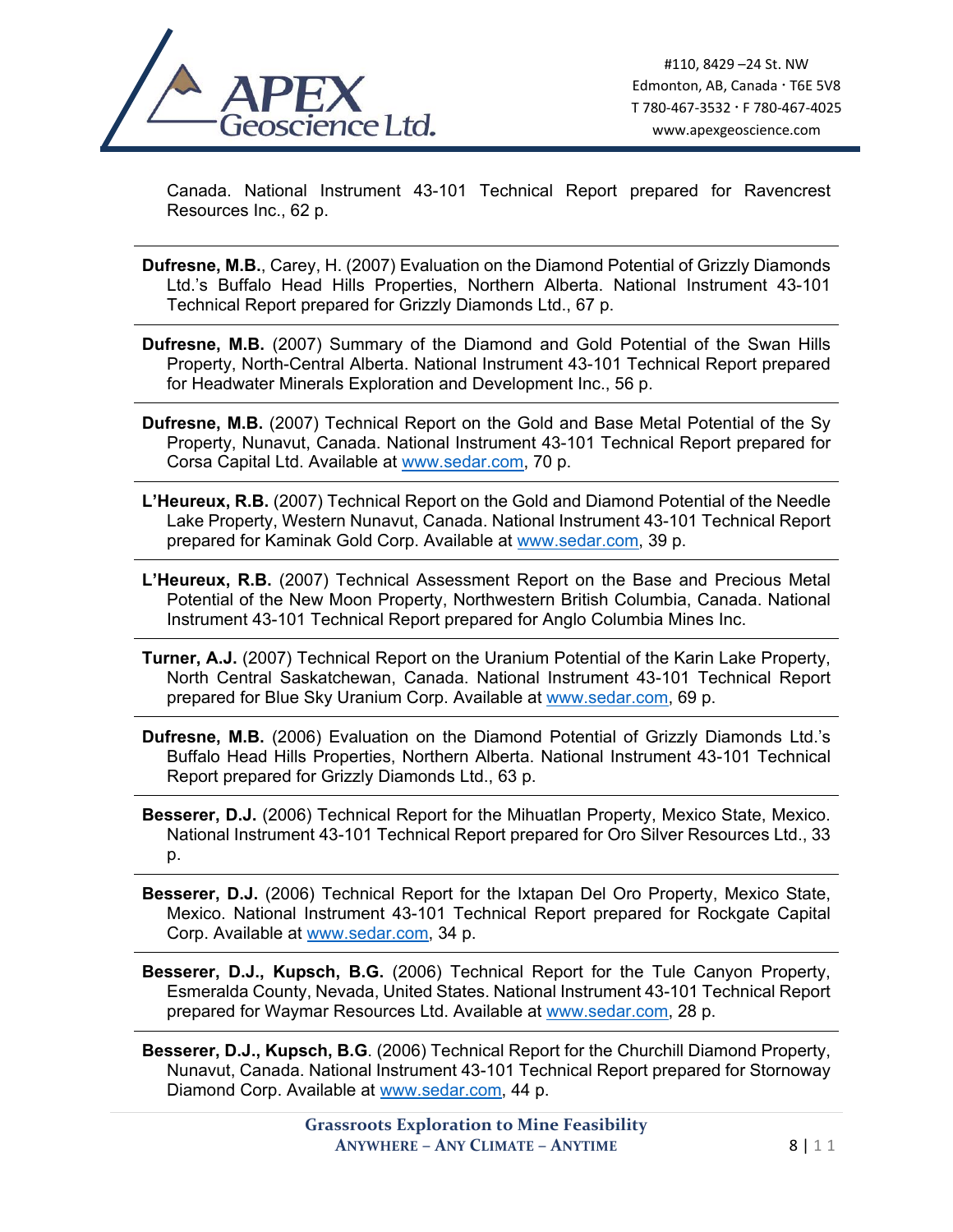

**Besserer, D.J.** (2006) Technical Report for the Carneirinho Property, Tapajos District, Brazil. National Instrument 43-101 Technical Report prepared for Lund Gold Ltd. & Oromin Exploration Ltd. Available at www.sedar.com, 19 p.

- **Besserer, D.J., Gunson, T.D.** (2006) Technical Report for the Cedar Creek Gold Property, Likely, B.C. National Instrument 43-101 Technical Report prepared for The Cedar Mountain Exploration Inc. Available at www.sedar.com, 48 p.
- **Dufresne, M.B.** (2006) Evaluation on the Diamond Potential of Grizzly Diamonds Ltd.'s Buffalo Head Hills Properties, Northern Alberta. National Instrument 43-101 Technical Report prepared for Grizzly Diamonds Ltd., 63 p.
- **Armstrong, J.P.**, **Kupsch, B.G.** (2005) Technical Report for Mineral Claims S-107411, S-107412, S-107621, and S-107623 Turner Lake Property Waterfound River Area, Saskatchewan Canada. National Instrument 43-101 Technical Report prepared for Purepoint Uranium Corp., 44 p.
- **Besserer, D.J.**, **Armstrong, J.P.** (2005) Technical Report on the Precious and Base Metal Potential of the Siwash Creek Property, Simikameen Mining Division, NTS 092H, British Columbia, Canada. National Instrument 43-101 Technical Report prepared for International Tower Hill Mines Ltd., 47 p.
- **Besserer, D.J.**, **Maynes, A.** (2005) Technical Report for the Churchill Gold Property, Rankin Inlet Area, Nunavut, Canada. National Instrument 43-101 Technical Report prepared for Shear Minerals Ltd.
- **Besserer, D.J.** (2005) Technical Report, the Bulakashu Property, The Bulakashu Mining District, Chui Oblast Kyrgyzstan. National Instrument 43-101 Technical Report prepared for Baradero Resources Ltd. and Centrasia Mining Corp.
- **Besserer, D.J.** (2004) Technical Report for the Aviat Properties, Melville Peninsula, Nunavut, Canada. National Instrument 43-101 Technical Report prepared for Stornoway Diamond Corp. Available at www.sedar.com, 44 p.
- **Besserer, D.J.** (2004) Technical Report for the Ixtapan Del Oro Property, Mexico State, Mexico. National Instrument 43-101 Technical Report prepared for Oro Gold Resources Ltd. Available at www.sedar.com, 57 p.
- **Besserer, D.J.** (2004) Technical Report for the Churchill Diamond Property, Nunavut, Canada. National Instrument 43-101 Technical Report prepared for Shear Minerals Ltd. Available at www.sedar.com, 35 p.
- **Dufresne, M.B.**,, **Kupsch, B.G.** (2004) Evaluation on the Diamond Potential of Grizzly Diamonds Ltd.'s Buffalo Head Hills Properties, Northern Alberta. National Instrument 43- 101 Technical Report prepared for Grizzly Diamonds Ltd., 237 p.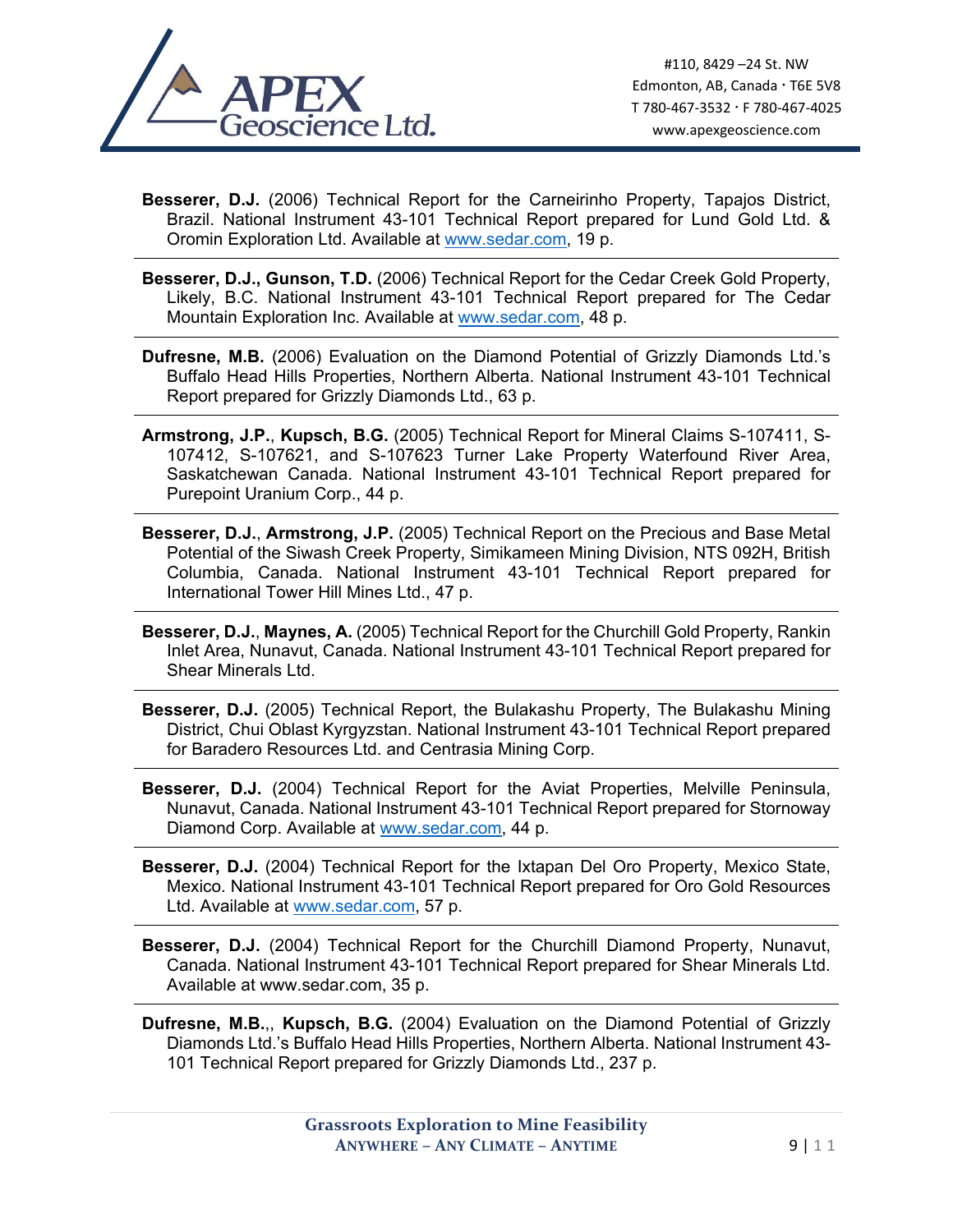

- **Dufresne, M.B., Armstrong, J.P**. (2004) Technical Report for the Diamond Potential of the Borden Peninsula Permits, Pelly Permits, CBR Permits, Chantrey Permits and CBR Claims, Kivalliq Region and Baffin Island, Nunavut. National Instrument 43-101 Technical Report prepared for Indicator Minerals Inc. Available at www.sedar.com, 49 p.
- **Dufresne, M.B.** (2004) Technical Report on 2003 Diamond Exploration, Naajat Property, Western Greenland. National Instrument 43-101 Technical Report prepared for Hudson Resources Ltd. Available at www.sedar.com, 118 p.
- **Dufresne, M.B.**, **Kupsch, B.G.** (2004) Technical Report on the Evaluation of the Diamond Potential of Mantle Minerals Inc.'s Afridi Lake Property, Northwest Territories. National Instrument 43-101 Technical Report prepared for Mantle Minerals Inc.
- **Besserer, D.J.** (2003) Technical Report, for the Langu Property, Satun Province, Thailand. National Instrument 43-101 Technical Report prepared for Cal-Star Inc. Available at www.sedar.comm, 36 p.
- **Besserer, D.J.** (2003) Technical Report for the Fury, Sarcpa and Gem Properties, Melville Peninsula and Baffin Island, Nunavut, Canada. National Instrument 43-101 Technical Report prepared for NDT Ventures Ltd. Available at www.sedar.com, 35 p.
- **Besserer, D.J.** (2003) Technical Report for the Langu Property, Satun Province, Thailand (Amended and Restated). National Instrument 43-101 Technical Report prepared for Cal-Star Inc. Available at www.sedar.com, 36 p.
- **Besserer, D.J.** (2003) Technical Report for the Aviat Properties, Melville Peninsula, Nunavut, Canada. National Instrument 43-101 Technical Report prepared for Northern Empire Mineral Ltd., Stornoway Ventures Ltd. Available at www.sedar.com, 39 p.
- **Besserer, D.J.** (2003) Technical Report for the Churchill Diamond Property, Nunavut Territory. National Instrument 43-101 Technical Report prepared for Shear Minerals Ltd. Available at www.sedar.com, 31 p.
- **Dufresne, M.B.**, **Matveeva, T.M**. (2003) Diamond Potential of Buffalo Gold Ltd.'s Calling Lake Properties, Alberta. National Instrument 43-101 Technical Report prepared for Buffalo Gold Ltd., 59 p.
- **Dufresne, M.B., Besserer, D.J.** (2003) Technical Report for the Gold Potential of the Athabasca Property, National Instrument 43-101 Technical Report prepared for Birch Mountain Resources Ltd. Available at www.sedar.com, 206 p.
- **Dufresne, M.B.** (2003) Technical Report for the Burmis Magnetite Deposits, Crowsnest Pass, Southwest Alberta, National Instrument 43-101 Technical Report prepared for Micrex Development Corp. Available at www.sedar.com, 57 p.